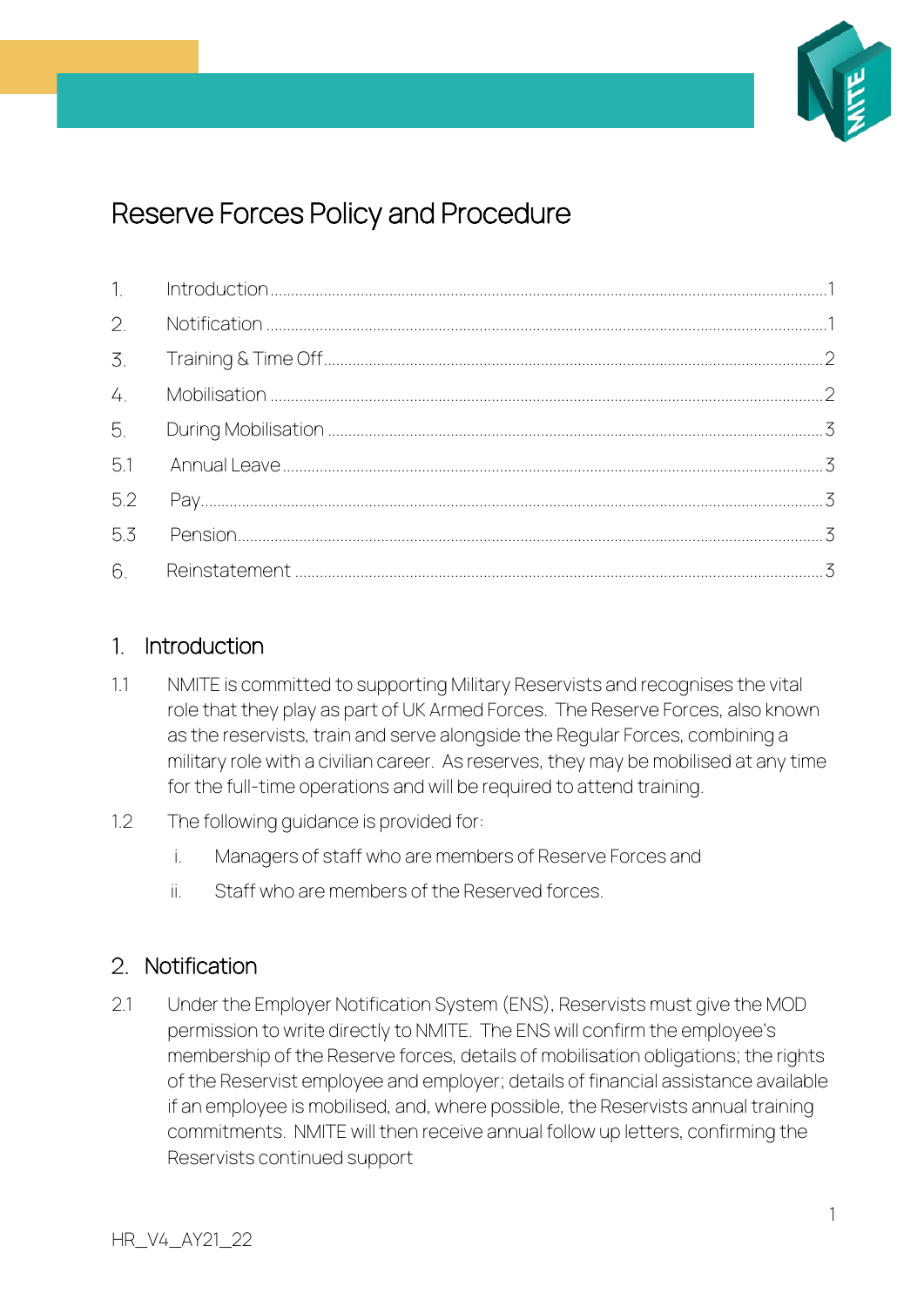

2.2 NMITE would like to encourage open dialogue with Reservist members of staff. Therefore, we ask that Reservists inform their Manager and HR, whether they are a member of the Reserve Forces, considering renewing their Reservists commitments or are interested in joining the Reserve Forces.

# <span id="page-1-0"></span>3. Training & Time Off

3.1 Although there is no legal obligation for employers to give Reservists paid leave to engage in their Reservist duties, NMITE values their transferable skills gained by members of staff who are Reservists and will therefore grant 10 days paid leave (pro- rata for part time employees) per leave year for attendance at annual camp or equivalent continuous training exercises (this is in addition to the employees' normal leave entitlement). Any additional period should be taken from annual leave.

## <span id="page-1-1"></span>4 Mobilisation

- 4.1 If you are a reservist who is mobilised, you should speak to the HR Department at the earliest opportunity and provide them with a copy of the 'Call out for Mobilisation' notification letter. This will normally be approximately 28 days' notice of the date of mobilisation, however, NMITE recognises that this may vary depending on the severity and immediacy of the crisis.
- 4.2 NMITE will comply with its responsibilities under the Reserve Forces (Safeguard of Employment) Act 1985 in respect of staff who are reservists who are mobilised.
- 4.3 NMITE will normally grant unpaid leave to staff who are reservists who are mobilised but reserves the right to apply for exemption or deferral or revocation in appropriate circumstances. If unpaid leave is approved, this will be confirmed in writing by HR.
- 4.4 Departments which are considering applying for exemption or deferral or revocation of the mobilisation (on the grounds that "the Reservist's absence will cause serious harm to your business") should consult with the HR Dept. Applications will be made by Human
- 4.5 Resources and need to be made within 7 days of the Reservist being served with a call out notice. Details of the process are included in the call out pack.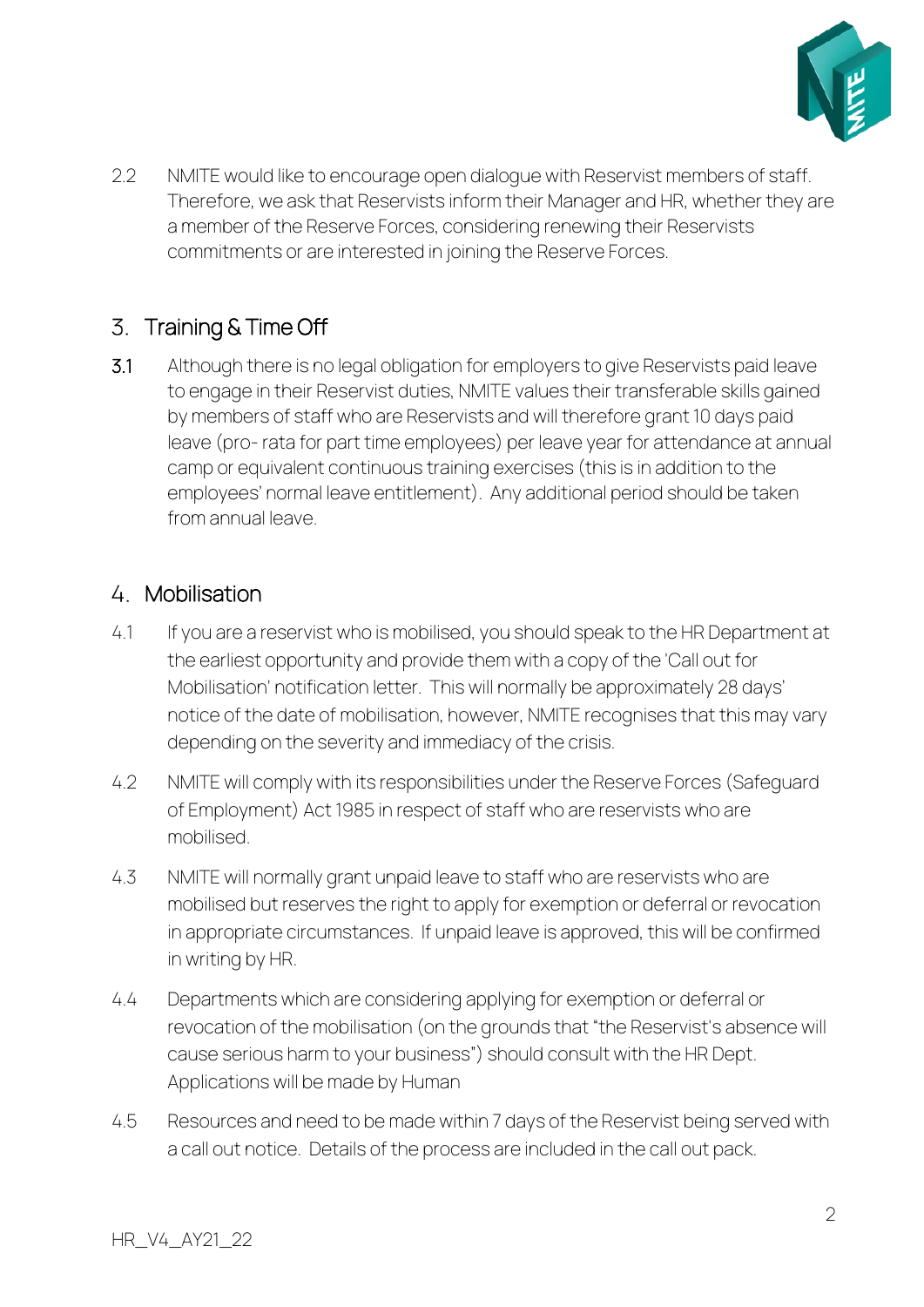

# <span id="page-2-0"></span>5. During Mobilisation

#### <span id="page-2-1"></span>5.1 Annual Leave

- i. In line with MoD quidelines, Reservists are encouraged to take any accrued annual leave before mobilisation.
- ii. Reservist members of staff will not accrue annual leave during the period of mobilisation. This is because Reservists accrue annual leave with the MoD whilst they are in full time service - when they demobilize Reservists are entitled to a period of post-operational leave paid by the MoD.
- iii. While there is no entitlement to carry forward leave, the NMITE recognises certain situations where it is not possible for employees to take their leave entitlement. In such cases they may, with the permission of their Manger and HR carry forward up to 5 days leave to the following year. Any leave carried forward must be taken by 31<sup>st</sup> July in the following year or it will be lost.

#### <span id="page-2-2"></span>5.2 Pay

During mobilisation, the employee will receive no salary from NMITE. The MoD will assume responsibility of the Reservists salary, paying a basic rate according to the Reservist's rank. It is the Reservist's responsibility to claim the difference from the MoD if Service pay is less than what the Reservist would receive from **NMITE** 

#### <span id="page-2-3"></span>5.3 Pension

While you are on unpaid leave for military service, no employer or employee contributions will be made. However, on your return from leave, you can choose to pay back employee contributions for the period you have been on leave so that this period counts as pensionable service. If you choose to pay the employee contributions, NMITE will pay the employer contributions.

#### <span id="page-2-4"></span>6. Reinstatement

6.1 After being demobilised, Reservists are entitled to a period of leave from the MoD. This is accrued at the rate of 2.5 days per month of service. During this period of leave it is the Reservist's responsibility to contact NMITE and ask for reinstatement to their former job. In line with MoD guidelines this must be no later than the third Monday after demobilisation. At the same time, or within 21 days of this third Monday following demobilisation, the Reservist must contact the HR Department to give a date on which they will be available to return to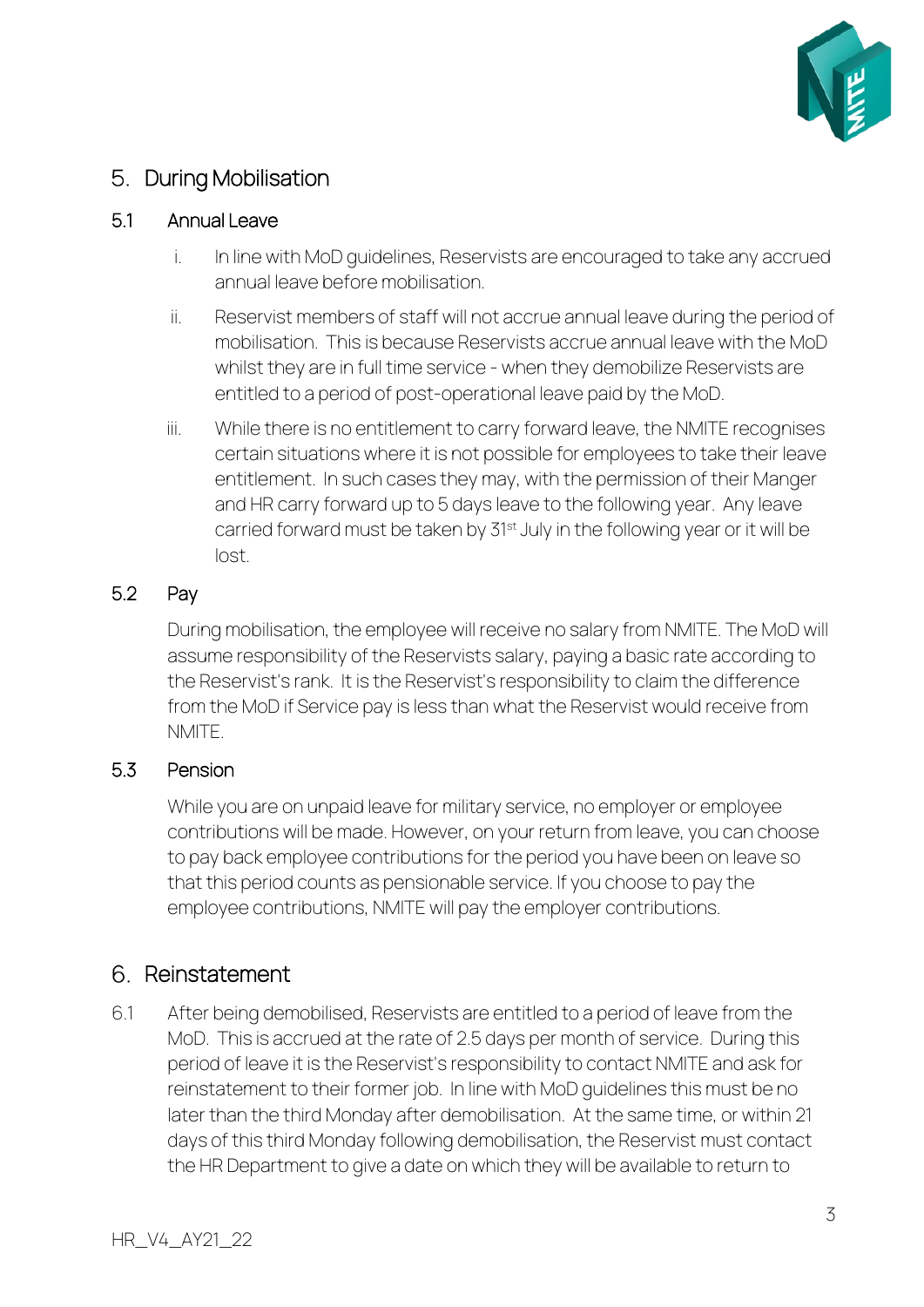

work. NMITE will ensure that the member of staff is reinstated in their former job as soon as reasonably practicable from that date.

| <b>Author of Policy</b>                                            | Samantha Lewis, HR Director (People and<br>Culture)   |
|--------------------------------------------------------------------|-------------------------------------------------------|
| <b>Equality Impact Assessment</b><br>(Equality Analysis) completed | 08/04/2020<br><b>HR Associate</b>                     |
| Date Policy (Re) Approved                                          | 7/7/2021                                              |
| <b>Version Number</b>                                              | 4.0                                                   |
| <b>Approval Authority</b>                                          | <b>Executive Board</b>                                |
| Date of Commencement                                               | With immediate effect                                 |
| <b>Amendment Dates</b>                                             | 03/06/2021                                            |
| Reason for update                                                  | Annual review                                         |
| Date for Next Review                                               | 01/08/2022                                            |
| Related Policies, Procedures,<br>Guidance, Forms or Templates      | N/A                                                   |
| Policies/Rules Superseded by this<br>Policy                        | V1.0: Apr 2019<br>V2.0:12/02/2020<br>V3.0: 03/09/2020 |
| Summary of changes made to this<br>version                         | Roll forward for next academic year                   |